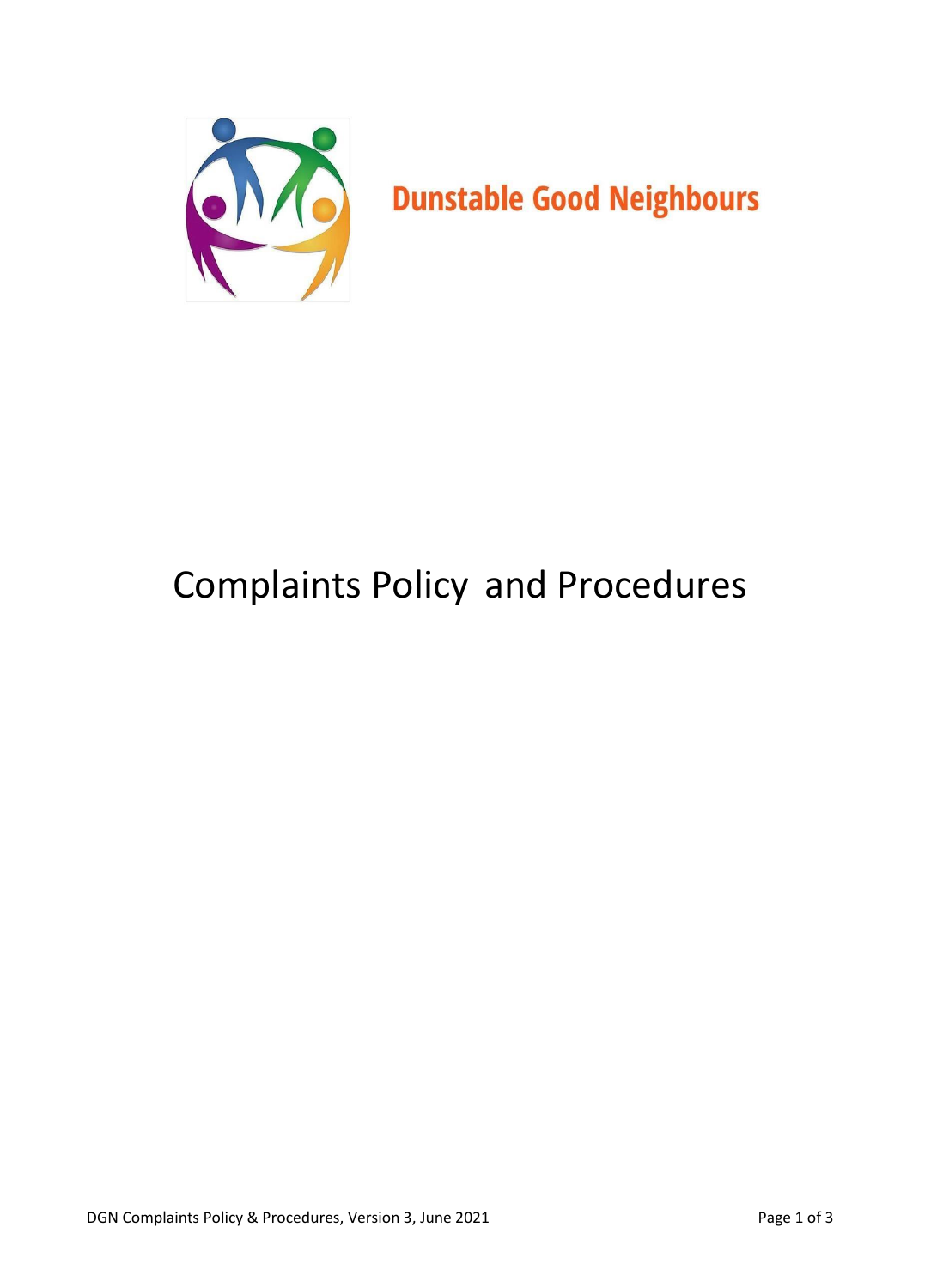# 1. General Statement

Dunstable Good Neighbours aim to provide a good quality voluntary service which meets the needs of the local community. If we are achieving our aim, we hope you will tell us, however if either a volunteer or service-user feels dissatisfied in any way we hope you will let us know so that we can investigate the reasons and make every effort to improve our service.

Unlike employees, volunteers do not have particular rights in law but are covered by the same legal rights as members of the general public. Whilst the organisation has no legal obligation to offer volunteers a role, or keep them in the role, volunteers can equally stop working at any time and are under no obligation to carry out work if they choose not to.

By complying with the Equality Act 2010 this organisation ensures that volunteers and service-users are protected from discrimination and are treated fairly

### 2. Good Practice

Dunstable Good Neighbours endeavour to achieve good practice for volunteers and service users by:

- Having up to date policies
- Accepting responsibility to treat volunteers and service-users fairly
- Listening to concerns of volunteers and service-users
- Having an open and transparent procedure for dealing with situations where things go wrong

# 3. What to do if you need to make a complaint

Stage 1 - Informal complaint made verbally.

If a volunteer or service-user has cause to make a complaint, either against the organisation or an individual, this should first be discussed informally to see if the issue can be resolved amicably.

The complainant should first raise their concern with the phone-holder or a member of the steering group. If the complaint cannot be discussed and resolved immediately, a meeting to discuss the issue informally will be arranged within 5 working days of the issue being raised.